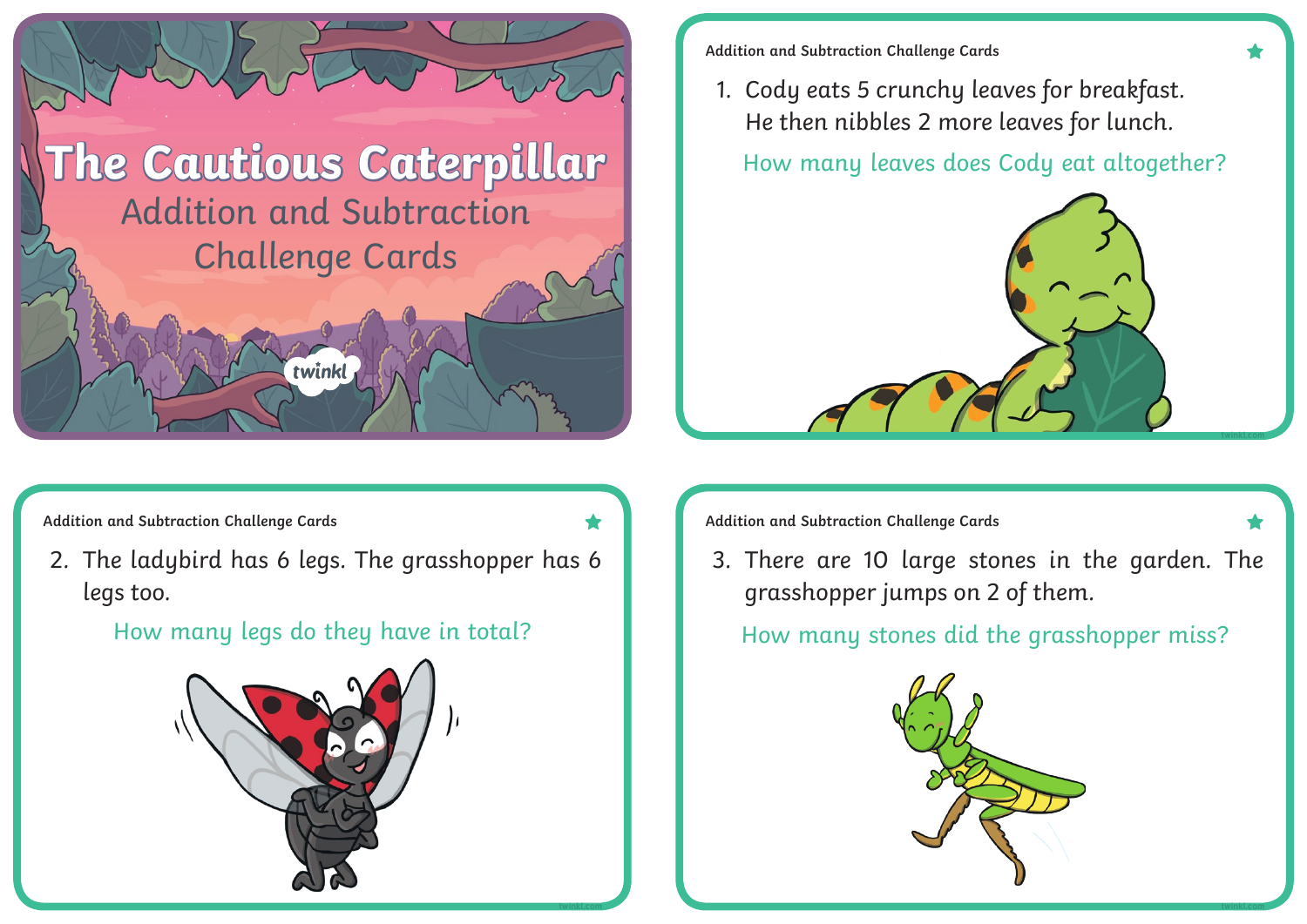**Addition and Subtraction Challenge Cards**

4. The bee lands on a flower that has 8 petals. 5 petals fall off.

### How many petals are left?



- **Addition and Subtraction Challenge Cards**
- 5. There are 20 flowers in the hedge. Cody and her bee friend have already slurped the nectar from 9 sunflowers and 6 daisies.

How many flowers are left for them to sip nectar from?





**twinkl.com**

**twinkl.com**

6. Cody the Caterpillar has 16 legs, the bee has 6 legs and the caterpillar has 6 legs.



Addition and Subtraction Challenge Cards **Addition and Subtraction Challenge Cards** 

**twinkl.com**

**twinkl.com**

7. Cody had 16 legs as a caterpillar. She now has 6 legs as a butterfly.

# How many legs is that in total? How many fewer legs does she have now?

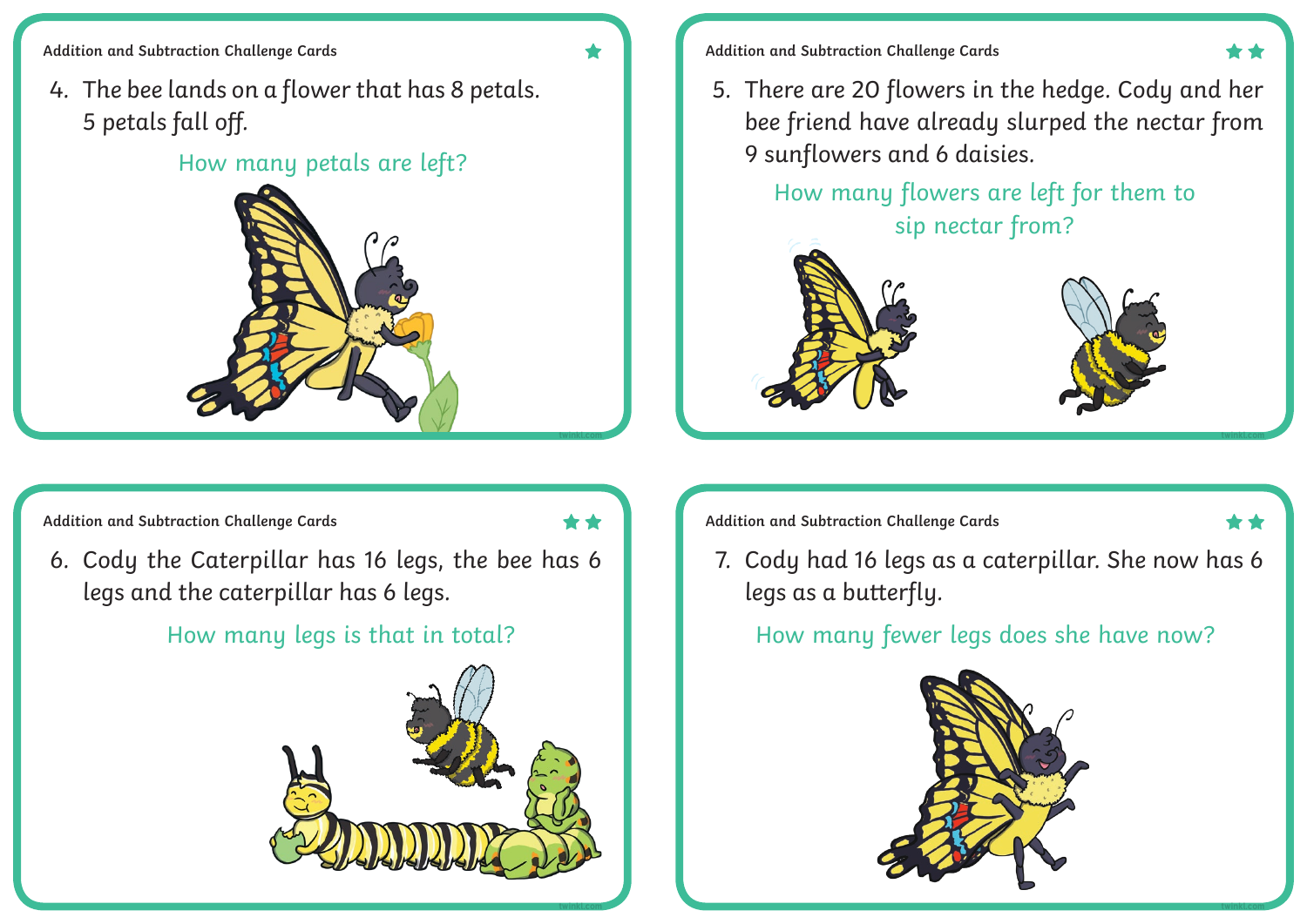**Addition and Subtraction Challenge Cards**

8. There are 39 sunflowers in the field. 10 of them grow too tall and fall over.

How many sunflowers are left still standing?  $\|\cdot\|$  In total, how many stones are in the garden?



**Addition and Subtraction Challenge Cards**

9. There are 14 large stones near the stream in the garden. There are 38 smaller stones too.



**twinkl.com**

10. There are 46 caterpillars in the garden. 24 of them turn into butterflies.

How many caterpillars are left?



Addition and Subtraction Challenge Cards **Addition and Subtraction Challenge Cards** 

**twinkl.com**

11. 3 minibeasts from the story are having a chat. They have a combined total of 28 legs. The ladybird and grasshopper are there.

> Which other creature from the story is there too?